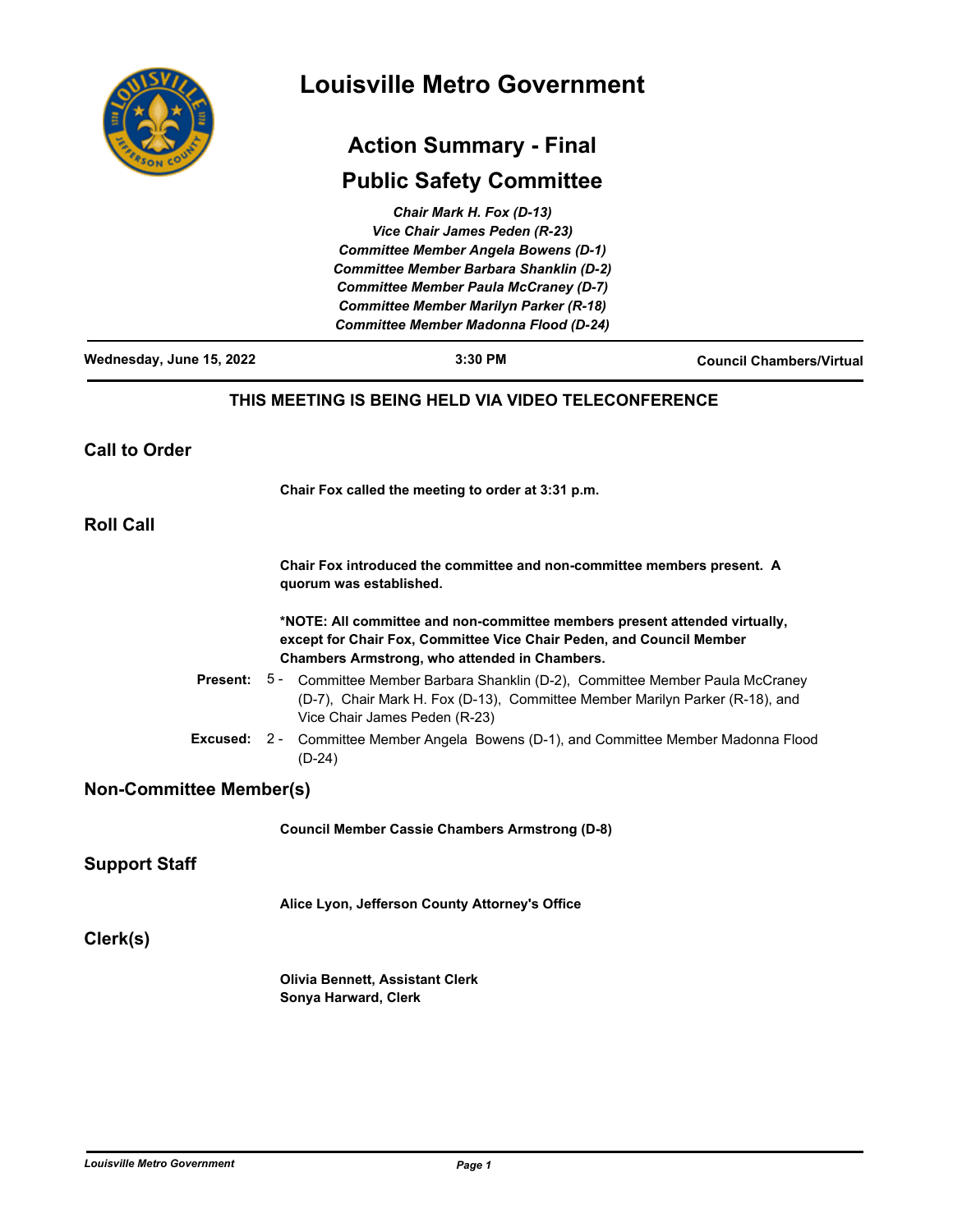## **Pending Legislation**

## **1.** [O-160-22](http://louisville.legistar.com/gateway.aspx?m=l&id=/matter.aspx?key=60195)

**AN ORDINANCE CREATING A NEW SECTION OF CHAPTER 113 OF THE LOUISVILLE METRO CODE OF ORDINANCES ("LMCO") REQUIRING LOUISVILLE FORWARD TO PRODUCE A REPORT DETAILING BEST PRACTICES TO PROMOTE PUBLIC SAFETY FOR LATE NIGHT BUSINESSES.**

*Sponsors:*Primary Cassie Chambers Armstrong (D-8) and Primary David James (D-6)

Attachments: 0-160-22 PROPOSED FAM 062322 Creates LMCO 113.83 RE Guidance for Late Night Businesses.pdf [O-160-22 V.1 042822 Creates LMCO 113.83 RE Guidance for Late](http://louisville.legistar.com/gateway.aspx?M=F&ID=851795f1-c341-4d12-a5a0-af08f7d014dd.pdf)  Night Businesses.pdf [Late Night Safety Information.pdf](http://louisville.legistar.com/gateway.aspx?M=F&ID=8e89b3e8-7a4c-4dd9-8968-d2cfc6bbacfc.pdf)

> **A motion was made by Vice Chair Peden, seconded by Committee Member McCraney, that this Ordinance be recommended for approval.**

**The following spoke to this item:**

- **Council Member Chambers Armstrong**
- **Committee Member Peden**
- **Committee Member McCraney**

**The following was discussed:**

**- There was a discussion regarding the overall scope and intent of the legislation.**

**- The legislation would require Louisville Metro and Metro businesses to produce a document demonstrating how they will promote public safety during late night hours.**

**- There was a discussion regarding Louisville Forward and Louisville Metro Alcohol and Beverage Control agencies to monitor/track late night businesses public safety practices.**

**- There were several questions regarding why this legislation does not require these practices from all businesses with liquor licenses.**

**- There were several questions regarding how Louisville Metro plans to keep strict oversight when enforces the legislation.**

**- There was a discussion regarding drafting legislation that either mandates or recommends the actions of another Louisville Metro department.**

**The motion carried by the following vote and the Ordinance was sent to Old Business:**

- **Yes:** 3 Shanklin, Fox, and Peden
- **No:** 2 McCraney, and Parker
- **Excused:** 2 Bowens, and Flood